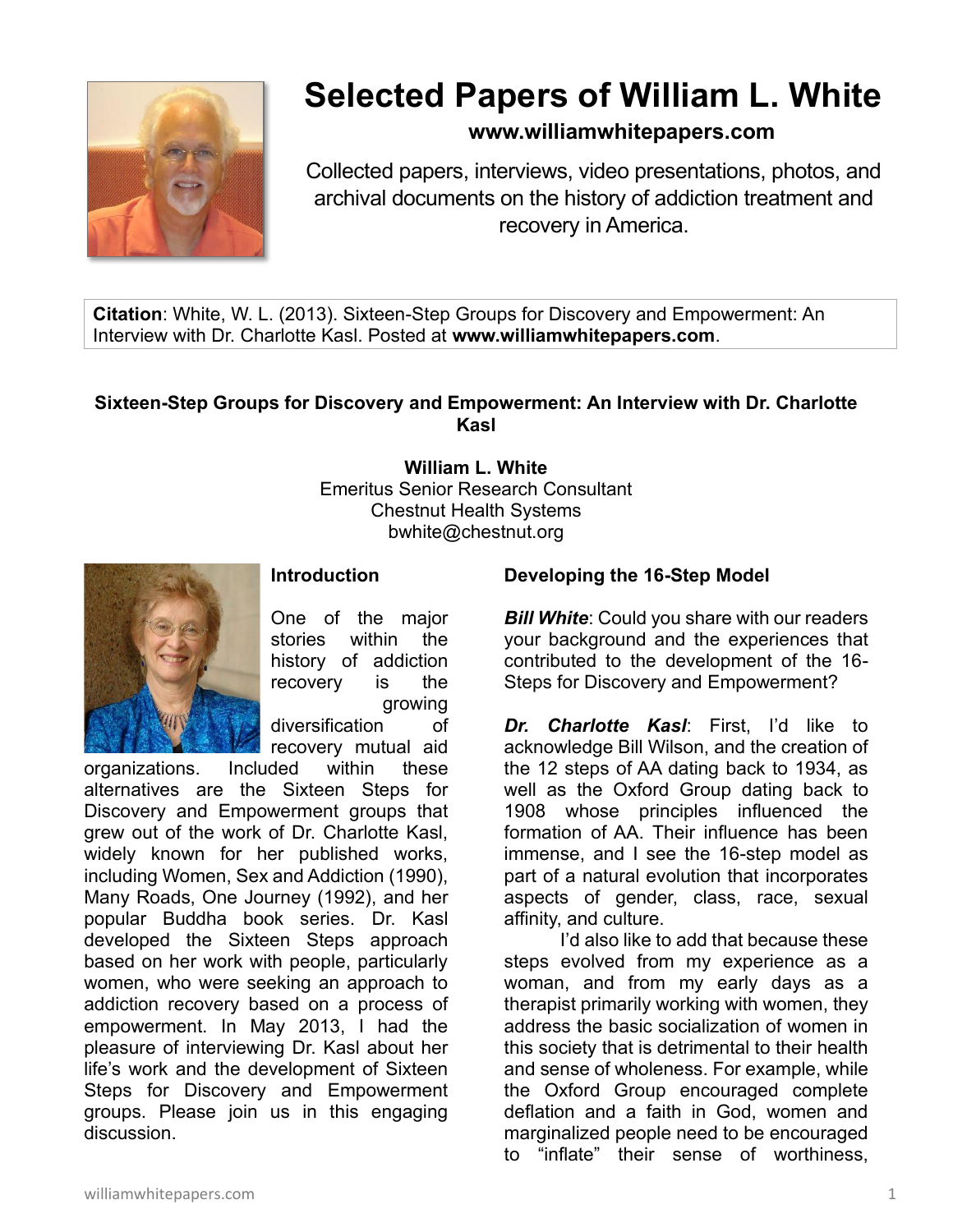strength and ability to find their internal wisdom. For this reason, the 16-steps particularly address issues of what is traditionally called "codependency," which I reframe as internalized female oppression. Even so, I have heard from countless men that they have also found this model to work well for them.

In my own history, I'd like to acknowledge my father and paternal grandmother, who lived with us during my childhood, and had lively, engaging, questioning minds. They thought about politics, religion, and various philosophies very deeply. So it was natural for me to question what I read, what I learned in school, or that tired old response, "Well, that's just the way it is." I learned to ask, "Is that true? Who made up this theory? Does it fit for everyone? Who gets left out?" My dad often talked about Bible stories related to their historical setting, and how they could be seen differently now.

Before I learned about the twelve steps, I had been steeped in feminism, psychology, and sociology. I had a Masters' degree in music and was teaching piano at Ohio University before switching to the counseling program for another career. I took a course on counseling alcoholics, and was taught that the twelve steps of AA were the one and only way to recover. But I had an early experience that challenged that.

I was at a salvage storage right before class, looking for a cupboard and started yakking with a man from the rural Appalachian region. Then I looked at my watch. "Oh, I gotta get to class," I said. He asked, "What class," and I said, "It's on counseling for alcoholism." He responded readily, "I've had that problem." I said, "Really?" and he said, "I quit five years ago, haven't touched a drop since." And I asked, "Did you go to AA?" He said, "Nah, I didn't go there" and then I asked, "What helped you stop?" He said, "Well, my wife was gonna leave. I wrecked my car. I was about to lose my job. My life was a disaster, and I thought, 'if I don't quit, I could die' and that was the end of my drinking."

I rushed back to class excited to impart my new knowledge. I had just met someone who stopped drinking without AA. I was stunned when the teacher got angry and said, "Well, he couldn't really be an alcoholic or if he is, he'll relapse if he doesn't start going to AA." I was taken aback by the strength and hostility of his response. It was my first experience of people being extremely defensive about the twelve-step model.

Our training included taking part in a program for DUI offenders in the Athens, Ohio area in the heart of Appalachia. The offenders had a choice of jail or coming to our weekend program. It was a diverse group—men from rural Ohio, maybe a college vice president or a faculty member, a car salesman or a businessman and maybe one woman, possibly two. Our teacher stressed how much resistance we would encounter.

I also had the experience of my neighbor inviting me to attend an AA meeting with him and his wife. He recounted his story of being arrested 23 times before he sobered up. The AA meeting was the classic, smoke filled church basement with lots of coffee. An attractive woman told her story of abusing alcohol and sobering up. What impressed me was the warmth and sense of community among those who attended. For many, it was the center of their lives. Even so, I still had my questions, especially about the central focus on recounting past drinking histories, sometimes called drunkalogues.

A few years later, I moved to Minneapolis, Minnesota, the heart of new feminist treatment programs, battered women's shelters, and other services for women. I worked in a feminist therapy collective, where most of the women clients had histories of abuse and trauma. Many were in AA or Al-Anon or both. I had a strong reaction to what women included in their moral inventories that are part of the 12 steps. "These women have been abused and battered and they're taking a moral inventory about their abuse and incest." And I thought, "That should be someone else's moral inventory. They need to realize that the shame and pain comes from having been assaulted and abused by another person." And then I started thinking about alcohol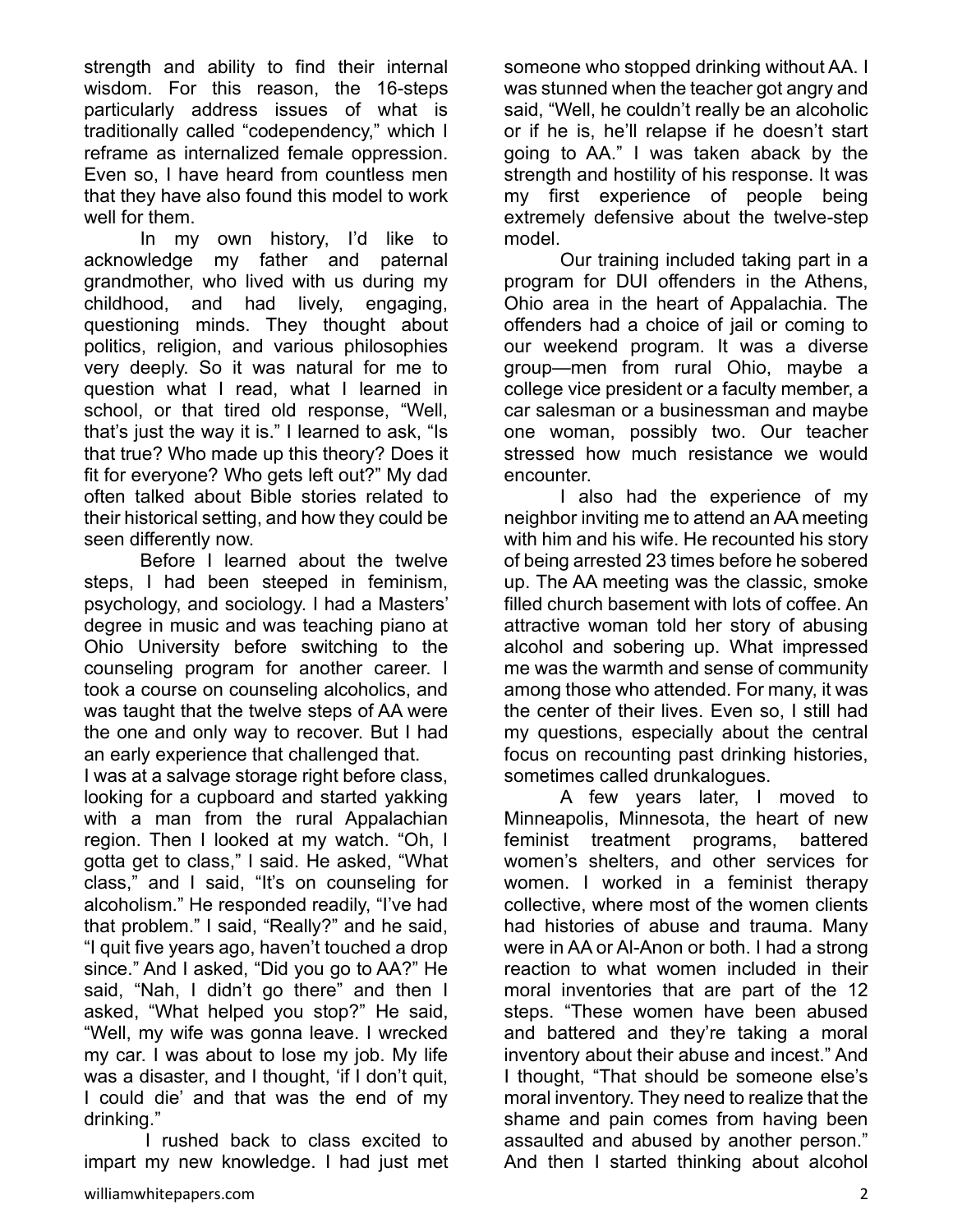problems in the social context of women's conditioning in our hierarchal patriarchal system. I started rewording the steps to fit women who were poor, who'd been abused, and who had little ego strength. I added steps that affirmed their strengths and talents and encouraged them to find their own voice.

I changed the idea of a moral inventory to read "We release guilt and shame and anything that keeps us from loving ourselves or others." It helped neutralize the sense of shame and selfblame that oppressed people fall into quite naturally. I also saw women struggling very hard with the image of "turning your will and your life over to God, as you understand Him." And I thought, "These women have turned their wills and their lives over to every patriarchal male system there is, including many of the men they've lived with." Eventually, I reworded the step to include turning your will and life over to the Truth as it lives within you. This major shift of focus came from the heart of feminism, humanism, and numerous developmental models and my Quaker affiliation. I continued to rewrite the steps, often showing them to colleagues for feedback, as well as asking women about their experiences in 12-step groups.

Another important experience was in 1990 when a Native American woman who attended a talk I gave invited me to attend the second anniversary of the Blue Bay Healing center in Montana. I was struck by the combination of a Christian service along with a sweat lodge and other Native American rituals that were held throughout the day reflecting their culture and traditions.

*Bill White:* This sounds like a very fertile time and place for questioning and creative thinking.

*Dr. Charlotte Kasl*: The Twin Cities were at the forefront of recognizing incest, abuse, battering, and their links to addiction. For ten years, I was a member of the Incest Consortium in Minneapolis that met once a month for two or three hours. It was an amazing group of people who worked with perpetrators in prisons, people in treatment programs, abused children, and adult survivors. These people so dedicated to learning about incest, sexual trauma, and abuse were really putting these issues on the map in the late '70s and early '80s. It was almost as if a group consciousness arose that had many of us suggesting that abuse survivors suffer from PTSD similar to veterans. It was through this group and seeing clients that it became clear to me that addictions in general—food, money, sex, and work—have their roots in trauma. Our meetings also reinforced for me how much people who've been traumatized need empowerment. They need to talk about their strengths, interests, and talents. They need to develop a sense of where they want to go with their lives. This didn't mesh with many aspects of the 12-steps.

Feminism and a deepening realization of gender differences continued to influence my work. For example, recognizing that women are routinely blamed for abuse and rape led me to revise another step: We make a list of people we have harmed AND people who have harmed us, and take steps to clear out negative energy by making amends and sharing our grievances in a respectful way. I also started hearing stories from women who had been chastised in treatment programs for bringing up incest and abuse: "Give up your resentments," "Don't carry grudges," or "Read the promises" and the women would feel horrible about themselves. I had women come for therapy feeling suicidal after being put down in 12-step meetings for trying to talk about the abuse, incest, and the violence they had endured. One woman had brought up her shame as a lesbian believing that it contributed to her drinking and she was told, "Don't play that lesbian card here." She never went back to a meeting.

I kept thinking, "This is so wrong. You need to be able to talk about what's hurt you." At first, I wasn't challenging the twelve steps so much as just saying, "You have got to have a safe place for people to talk about abuse and pain, a place where their feelings and experiences will be validated." I also spoke with two women ministers who had heard upwards of 500 fifth steps, ("Admitted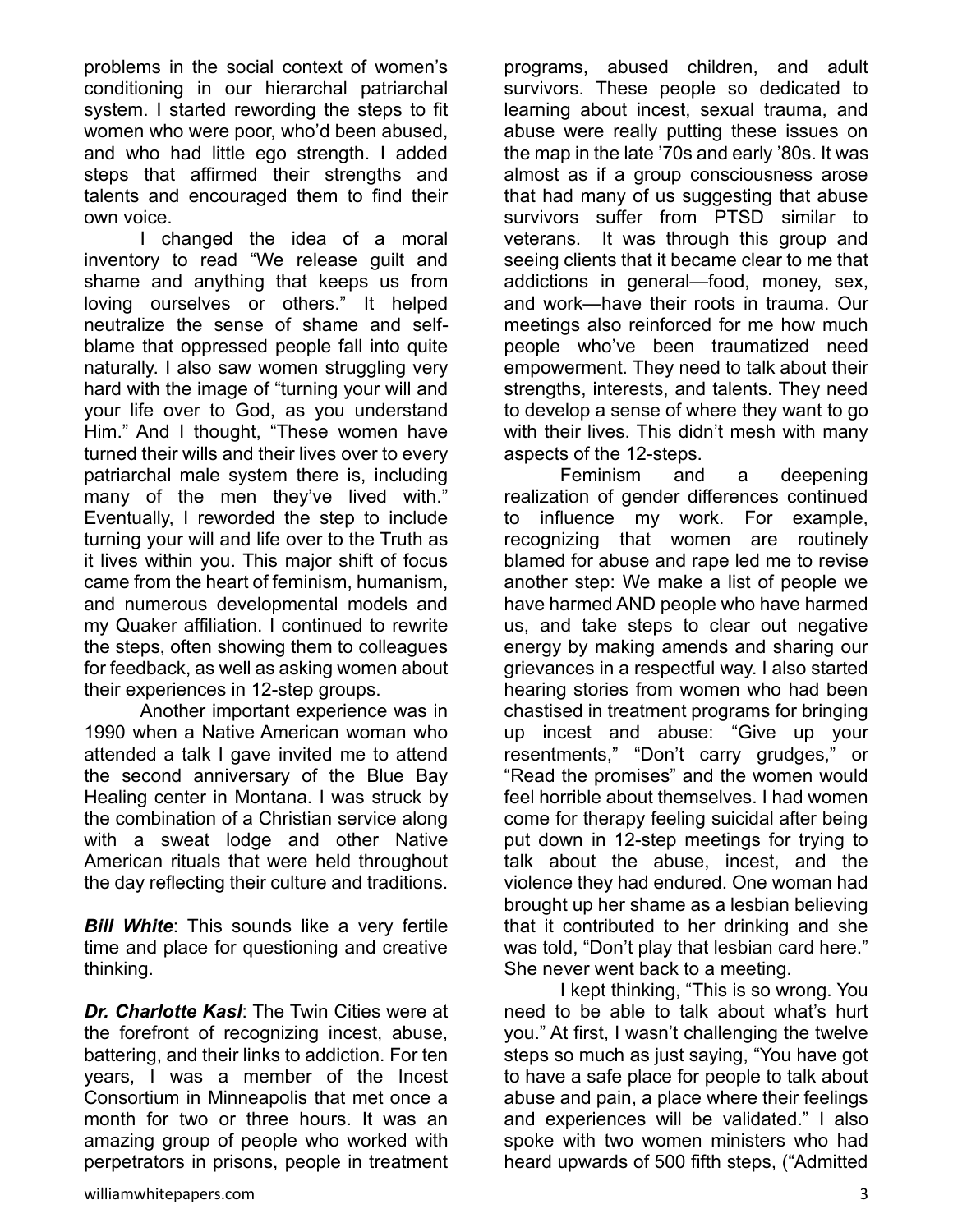to God, to ourselves and another human being the exact nature of our wrongs") and they both commented on the length of time they spent—one to three hours— and the huge focus on abuse, sexual trauma, and troubled relationships. This was in sharp contrast to male Ministers I interviewed who spent much less time and did not refer to hearing a lot about sexual abuse. One woman I interviewed had been sexually abused by the minister provided by a treatment program when doing her fifth step. This led me to strongly urge women to take fifth steps with women, and they didn't have to be ministers. One recovery group I interviewed had peer fifth steps where one or two women would be the listening presence for another woman.

During this time, I was invited to give numerous in-service trainings to treatment programs in the Twin Cities on the links between incest, battering, sexual abuse, and addictions. I continually stressed that following treatment, women needed to be referred to therapists who specialize in trauma and abuse. To take away the alcohol without providing help with trauma was often like taking away the one thing that kept them from suicide, depression, and feeling trapped with unbearable pain. I urged programs to have separate groups for women, but there was a lot of resistance, usually from male counselors. One man said, "we've got to have women in the groups to get the guys to talk." Feminist treatment programs, such as Chrysalis in Minneapolis, already had started specific groups to talk about abuse and incest.

As I kept interviewing people, asking questions and refining the steps, it became clear there was great interest in this. I went to National Women Studies and to the national conference by the Association of Women in Psychology and did sessions to talk about twelve steps and the empowerment model. Both times, the room was packed! And again, some women who were in AA had an awfully hard time hearing that anything else could possibly work. This defensiveness struck me as not very healthy—part of maturity is to be open to different ideas, in this case different recovery experiences. Others talked about quitting AA because it didn't fit for them. "It's so wonderful to get to talk about this" one woman said. "I never dared talk about this in a 12-step meeting." Another woman said that in an addiction training program, she said she didn't like the God, he, and all powerlessness stuff and the teacher said, "Look, you stop talking like that. These are the steps. They work. You'll get thrown out of here if you keep questioning like that." And I repeatedly heard stories like this all grounded in fear of questioning.

I heard from lots and lots of people who were very dissatisfied with the twelve step framework as a remedy for all people with alcohol problems. It was also becoming clear that treatment programs needed to address a wide range of addictive substances, not only alcohol. It was also at this time that I met Joan Mathews Larson, who has since written a number of influential books, including Seven Weeks to Sobriety and Depression Free, Naturally. She was in Chrysalis, a feminist women's program, working with vitamins, natural remedies and nutrition to help women stabilize and heal the physical body in order to feel better and to reduce physical cravings. We became fast friends (and still are), and gave support to each other as women who appeared to be on the fringes of the addiction field, bonded by a passionate desire to see all people heal from these terrible addictions.

*Bill White:* What other communities did you find responding to your revised steps?

*Dr. Charlotte Kasl*: The first people were counselors in shelters for women who've been battered. They wanted to empower the women they worked with. Another group worked with high school students struggling with troubled families and addictions. A man in the Twin Cities started an Incest Anonymous group and later edited a monthly newsletter for the numerous groups in the area. Several prison programs have adopted the steps along with a women's group for survivors of ritual and profound abuse, and Native American counselors. The woman I mentioned earlier who was told not to play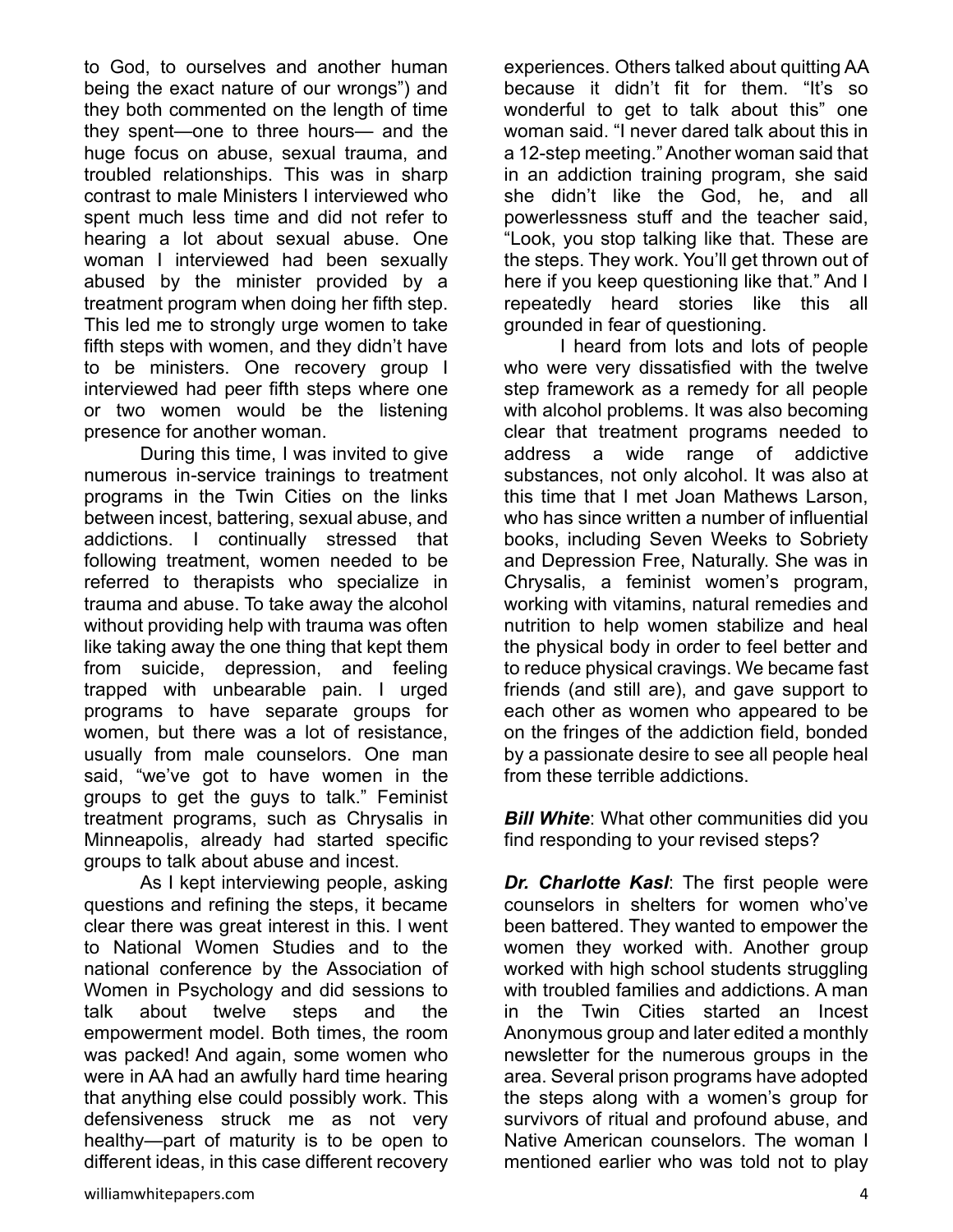"that Lesbian Card" started a group for lesbians in Vancouver, B.C. as soon as she found my book back in 1993 and has been leading them ever since. In general, the people who were most receptive were marginalized and needed to validate their history and the effect it had had on them. Even so, I received letters from men who were also responsive to the different tone of the steps. One led a group for perpetrators of abuse, and he told me that the men appreciated the positive approach.

There were already alternative programs that served minority populations. For example, in Minneapolis, there was a treatment program for lesbian women called Christopher Street. It was packed all the time, and their success rate was extremely high—over 65% as opposed to seven or eight percent at the Hennepin County program—for three major reasons. First, Lesbian women were encouraged to open up the meeting saying, "Hi, I'm Carrie and I'm a l-l-l-l-lesbian"—to spit it out and be with other lesbians talking about all the shame they carried from society's attitudes toward them. They were urged to "come out" whenever possible in their lives. Second, many women would go directly from drug treatment into their adjoining program for incest and abuse. Third, a woman minister at a local church provided a huge space for a sober coffee house on Friday and Saturday nights where women could dance, have dialogues, community meetings, and celebrations. Approximately 400 women came for a huge New Year's Eve celebration. Sobriety became a community effort and norm.

The same principle was true in the Native American community treatment programs where it was safe for members to talk about the horrible boarding schools, the abuse they had suffered, family violence, poverty, and the destruction of their culture. They had huge sober New Year's Eve gatherings as well. Even though they might use the twelve steps, they instinctively knew the importance of exploring their past. One woman adopted the 16 steps in a treatment program for women on a reservation and called me with excitement to tell me the first "class" had just graduated. I also visited a Maori treatment program in New Zealand where they were teaching members their native language and dances. I repeatedly saw that marginalized people not only need safe places to address the particular issues related to their histories, they need ways to validate their cultural heritage.

Later on, after numerous empowerment groups were formed, I heard over and over again that women were getting over depression. As I looked at the 16 steps in the context of treatment for depression, I thought, "Oh my God, of course!" These are parallel to research on therapy for overcoming depression. The steps are action-oriented, encourage people to explore their thinking patterns, learn selfcare, take control of their lives, set goals, expand their creativity and develop supportive relationships. The part I added was to explore yourself in a social context that includes race, class, sexual affinity, and ethnic background. This was very exciting for many people who carried the same background of being an oppressed minority.

*Bill White*: It sounds like you learned a lot through the presentations and workshops you were conducting. What other memories stand out for you during this period?

*Dr. Charlotte Kasl*: I remember being struck by how fascinated people were with "The Hierarchy Patriarchy Drawing"—a triangular frame with privileged white men on the small space on top, spreading out to the poor, disenfranchised marginalized people next to the polluted rivers and destruction at the bottom. It framed addiction within a political, social, cultural, and patriarchal lens. Some people walked out of the talks at national conferences when I presented this, but others were fascinated. There was often a group of women who circled around me after my talks with enthusiasm, saying "Wow, that was great!" I also took the hierarchy/patriarchy chart into a federal prison program that had a year long treatment program for drugs and abuse and asked women where they were born on the drawing, and how it had impacted their lives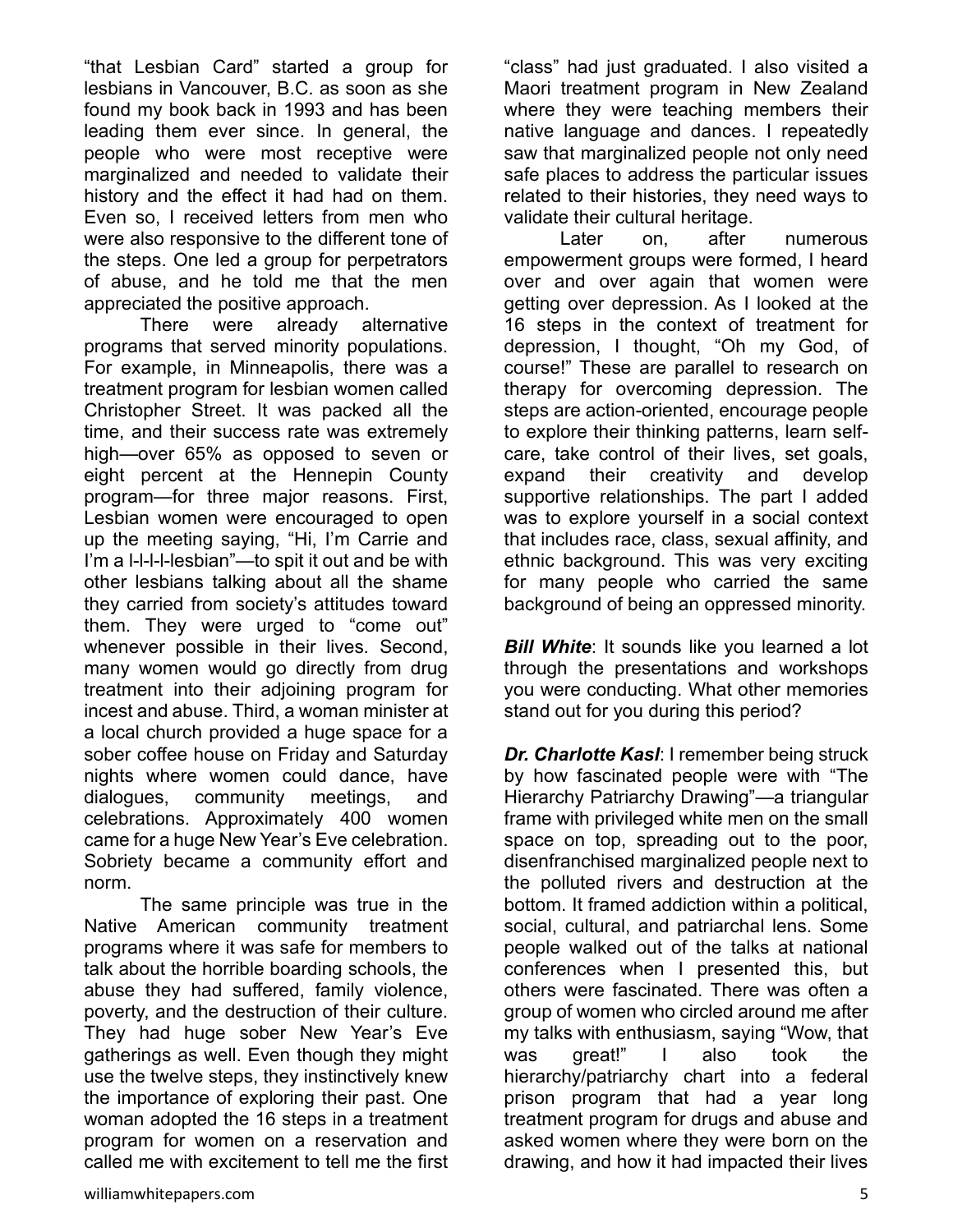through poverty, neglect and abuse. I also asked how they attempted to move up, which was often connected to their relationships with men. I had their unwavering attention and several said that it released a lot of their shame to explore their lives on the "Hierarchy Chart."

I also took the program to a Homeless Women's Treatment Program/Shelter in Albuquerque. We had talked about the cultural context of addiction and how neglect, poverty, and abuse sow the seeds for addiction. One woman said, "This is just so wonderful! I just always thought, 'I'm just this addict,' but this helps me see there was a reason for this and that I was coping with a lot that led me to want to use to get away from the pain." The realization of using drugs to anesthetize pain or to feel good for a little while made sense to people and gave them a much larger landscape for exploring their lives and a path toward healing. People have found that bigger picture to be very helpful. I have an incredible list of quotes from women who attended a 16-step group following my presentation who nearly always spoke of how helpful it was to realize that their drug use was frequently an attempt to escape from pain.

*Bill White:* You must have also sensed a vacuum of unmet need by the warm responses to your books. Did these responses prime your work on the revised steps?

*Dr. Charlotte Kasl*: I had already started revising the steps when I was writing my first book, Women, Sex, and Addiction: A Search for Love and Power. I could hardly wait to finish and get started on Many Roads, One Journey, which was already in the forefront of my mind. What inspired me were the requests I had for the steps when I gave talks, or someone would call me from a woman's shelter and say they had heard I was writing different steps—would I send them. I got 300 responses or more to an article in Common Boundary talking about the steps, and nearly as many after Ms Magazine had an article that came out before I had finished the book. You could say the response to Women, Sex, and Addiction gave me courage, but primarily I felt an immense need. The more data I got on how many people relapsed, didn't make it through treatment, never got over depression, or who didn't achieve lasting sobriety, the more motivated I became. Here is a typical comment: "I've been going to AA every week two or three times. I went through treatment and I have the promises that you're going to be well but nothing's come true with me and I'm not going back, but what can I do?" And I heard versions of this story over and over and always with a history of trauma and often with a current painful relationship. It was as if people had survived trauma by medicating themselves with drugs, and with the drugs gone, the raw pain emerged, and they were in immense pain. They desperately needed help to process the deeper wounds. All of this told me that an alternative was needed.

In preparation for writing Many Roads, One Journey, I distributed questionnaires and interviewed about 200 people, often in groups—both counselors and participants. Some felt offended by the 16-step program. One wrote that "the 12 steps were handed down by God, and no one has a right to change them." I had other responses that reflected an unwavering obedience with no room for critical thinking. Most of the responses, however, expressed excitement about the 16 Steps. "I felt good the minute I read these steps. I want a group that uses them." "These steps give me hope."

#### **The 16-Step Model: Principles and Practices**

*Bill White*: What do you think most distinguishes your Sixteen Steps from other frameworks of recovery?

*Dr. Charlotte Kasl*: The 16 steps are based on love and empowerment. They also place addiction and trauma in a social context of hierarchy, patriarchy, and understanding internalized oppression. Addictions are seen as a way people try to manage trauma, pain, alienation, and oppression. They provide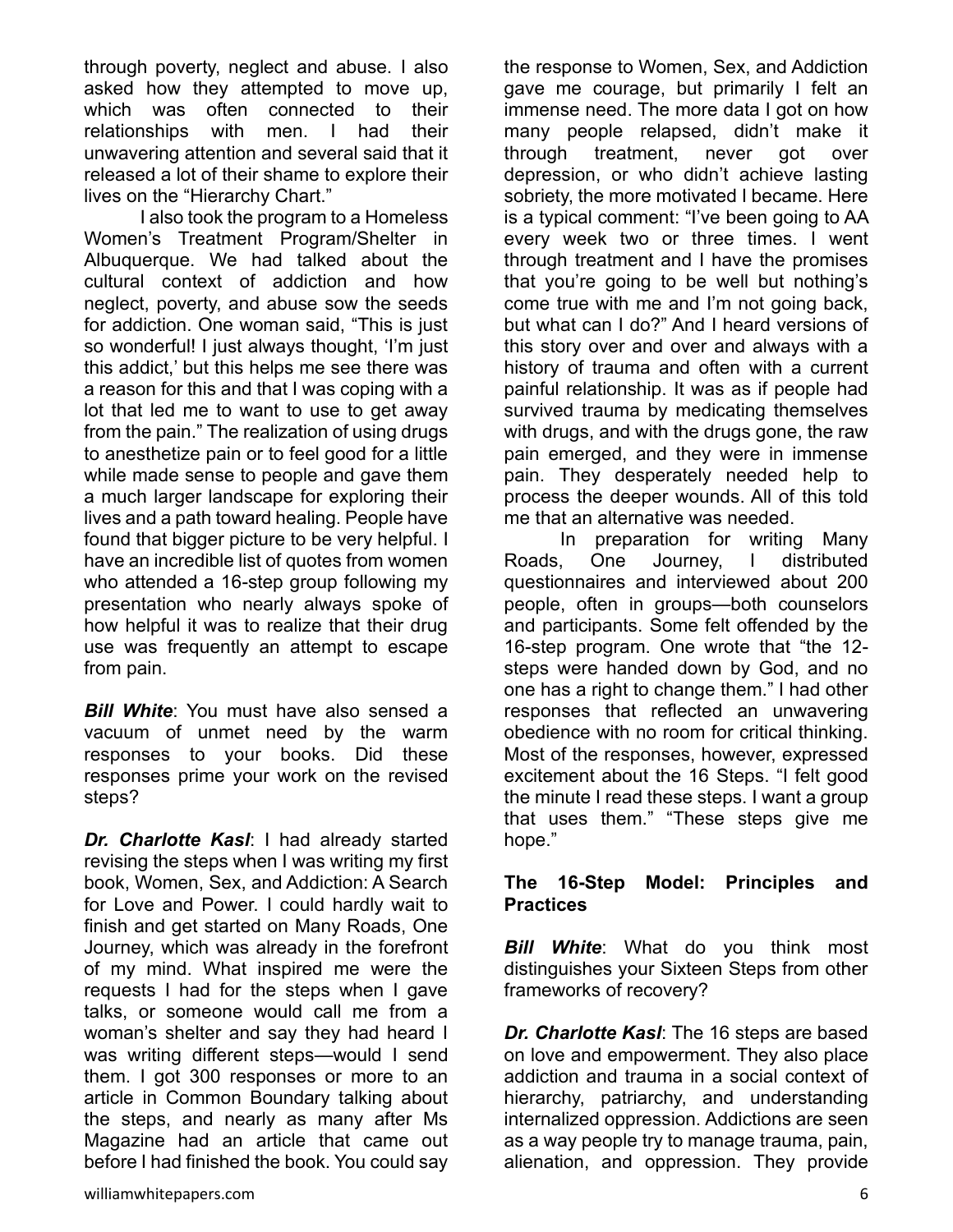both an escape and comfort, which, of course eventually become a prison. People are encouraged to talk about their life as a whole in the meetings. You don't necessarily need a different group for every addiction because the focus is on taking charge of your life. People are free to talk about how class, race, homophobia, and culture impact their lives and their addictions. And the solutions offered are flexible and creative. I tell people, "Change the words any way you like" because what's sacred is your healing. Words need to speak from your heart and from your own sense of power. Paulo Freire in Pedagogy of the Oppressed wrote that anything that blocks free inquiry is a form of violence. I agree wholeheartedly. To have an open mind, to think, to question and put everything in the context of, "Does it fit for me, does it work for me?"—that's what's important. If you try something and it doesn't work, you need to try something new. This also helps people to be open to developmental changes. For example, it might be important in early recovery/discovery to say to oneself, "I'm an addict." But later on, it might be helpful to say, I have an addiction, yet I am much more than this addiction.

The 16 steps also encourage people to bond in power and joy instead of pain. I noticed in meetings I attended that people got a lot of attention for being in pain and often were ignored or seen as losing their humility for talking about their successes or happiness. I personally had this experience when I said in a group, "I'm feeling good, life is going well and I might not keep attending this group." The room went silent. Someone said that sounded cocky. By contrast, in 16 step groups, people are encouraged to open a meeting by saying what they've done to take care of themselves, or an achievement, however small.

Developmentally, the Twelve Steps rely primarily on an external locus of control—follow the steps and believe in an external male God. My interviews and questionnaires revealed that many women secretly reworded them. While I was glad to hear that women were finding their own steps, secrecy implies fear. I spoke with men

and women who said they came to distrust the basic beliefs they were taught, namely, that you should bend to the model, do what it says, read their approved literature, attend every week and if you don't, you'll relapse, and if you relapse, you'll die. The truth is that people have relapsed numerous times, and they didn't die. One woman I interviewed said she went through fourteen programs before she got sober because she needed to deal with the incest and sexual addiction that were entwined with her drug use.

The Sixteen Steps are based on love and affirmation of our humanness. The meetings follow an outline, but can also be flexible. For example, the person leading the meeting each week can choose the closing—a reading, a poem, a prayer. The meeting itself becomes a creative, dynamic expression of its members. The content of the steps is to empower people. For example, "We affirm and enjoy our intelligence, strengths, and creativity, remembering not to hide these qualities from ourselves and others." This speaks to people who are one down or two down in the system and have been taught to negate themselves and defer to those with higher status. Some people might say "Well, talking about your strengths, that's ego. You're bragging." But it's not an inflated ego if we believe that our gifts come from our creator. In a sense, developing our talents is one and the same as honoring our Creator. It also means that we develop our talents and strengths so we can contribute to our community.

One of the Steps that is most popular for women in abusive relationships is, "We learn to trust our reality and daily affirm that we see what we see, we know what we know and we feel what we feel." When you're with someone who's abusive, you're constantly confronted with blame ("It's your fault." "Well, if you'd have been nicer, I wouldn't have hit you." "You're just stupid."). This step gives people boundaries to push back and say to themselves, "I know my reality. I know what I see. I know what I feel. I know what I know." And Step Twelve, another favorite, says, "We seek out situations, jobs and people who affirm our intelligence, perceptions and self-worth and avoid situations or people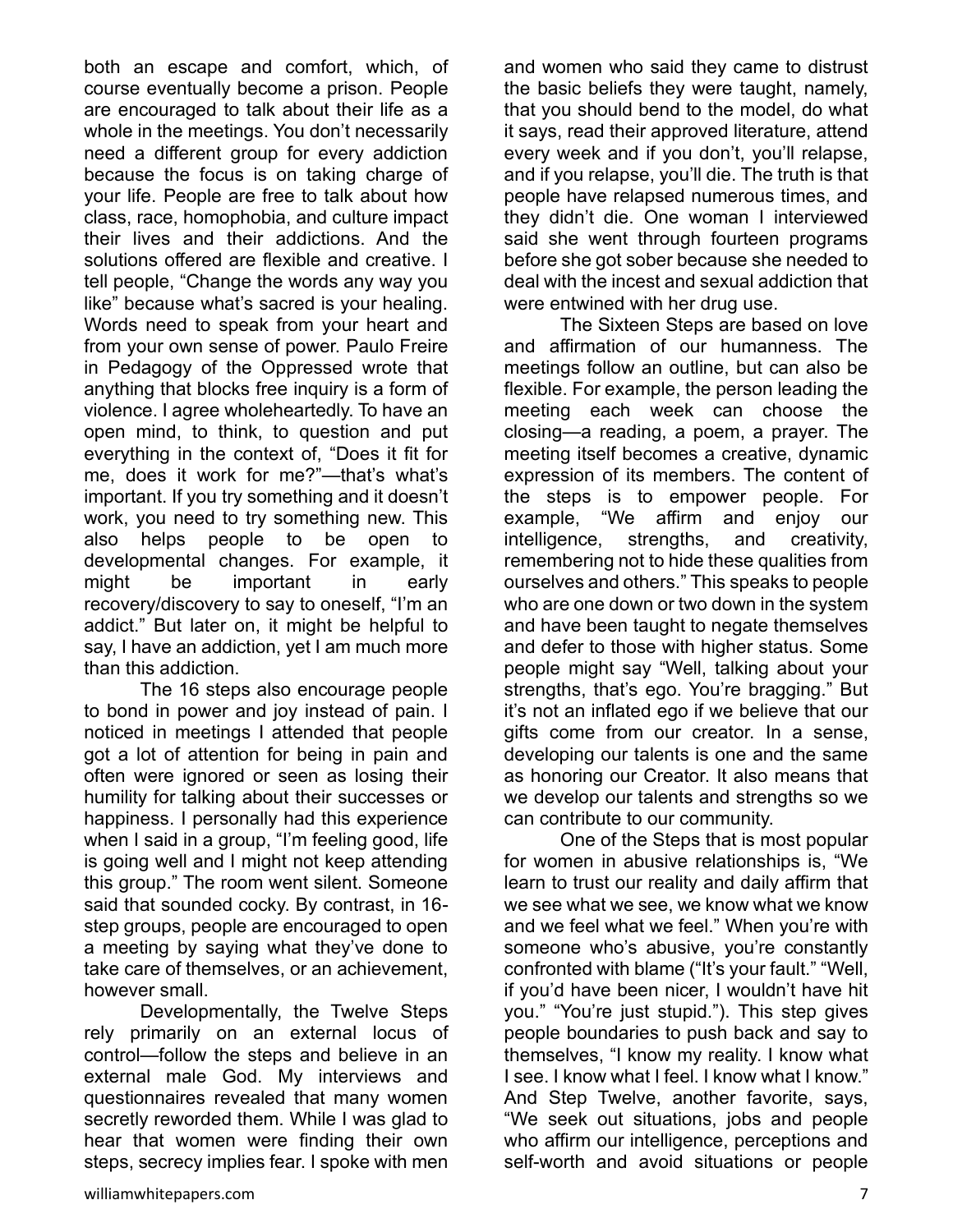who are hurtful, harmful or demeaning to us." That step is a declaration that you do not have to stay when someone's harming you. If you were brought up in an abusive home, it might never occur to you that, as an adult, you get to walk away from negative situations, or people who are being demeaning to you. This Step helps liberate people from a belief system that often stems from a traumatic background.

I have two versions of the First Step because my interviews suggested that people needed both of them. One is, "We affirm we have the power to take charge of our lives and stop being dependent on substances or other people for our selfesteem and security." When I did a workshop in a homeless shelter treatment program in Albuquerque, we got into a circle, and I asked the women to make gestures and express, "I have the power to take charge of my life.'" We moved, danced, gave high fives, and the energy in the room was palpable. I mean, my God, it just exploded. Oppressed people need to hear that they have power. A counselor friend of mine took the steps into a prison before they were even published. One of the women wrote to me "I'm getting better now and I'm going to be okay because I now believe I have the power to have a life. No one before ever told me I had any power. I'd been told I was nothing."

The other version came from people I interviewed saying, "I needed to say I'm an addict—to acknowledge that I'm powerless over the addiction." One woman said, "I needed those sharp, jarring words that this addiction will kill me. I am powerless over it. I can't do it. No." So I put them both in. And that's the point—make the steps your own. Healing is what's sacred, not the words you use to get there.

*Bill White*: How did addiction treatment programs respond to your early presentations of the revised Steps?

*Dr. Charlotte Kasl*: Traditional programs were not interested; however, individual counselors were a different story. Before the book was published, I was invited to give a talk on codependency at the Golden Valley Treatment Program. I wanted to model what it meant to be open about my beliefs because that's part of the antidote to "codependency" (which I call internalized oppression syndrome). I said, "I have been rewording the twelve steps so they fit for me and I'd like to read some of them to you." The room went dead silent and then a lot of people picked up their pens and while I was reading, people would say, "Would you say that again, say that again." I had 62 requests for copies of those steps and I thought, "Wow, I've stepped on a nerve here." It's huge. People who worked with teenagers, people who worked in shelters, all kinds of different counselors, wanted to see these different steps because something just rang true about them.

I also recall doing an in-service at Hazelden on incest and abuse as they relate to addiction. Sometime later, I got a letter from a counselor, who wrote, "You can't believe how hostile people are to this model." She had been smuggling in Many Roads, One Journey for several women she was counseling because they couldn't relate to the twelve steps. What is that fear all about? It went through my mind that if a program is confident in its efficacy, it wouldn't be necessary for a counselor to have to smuggle information in for her clients. I repeatedly saw how rigid and afraid people were of questioning the ideology of the 12 steps, and considering that they might not have a corner on truth. There was a very short time when Many Roads, One Journey was carried in the Hazelden bookstore, but after a month or two, it was taken out. The counselor wrote me several times expressing how frustrated she was by not having the freedom to speak openly and address the needs she was seeing. That's the problem when people buy into an ideology: they cease reflecting, questioning, being open to other's ideas or even evaluating the outcome of their programs. A friend of mine entering treatment in 1995 was told that "Only one in 15 of you will remain sober." That alone should lead the organization to ask "Why? Why do so few people remain sober? What are we missing?" I remember thinking, "I wouldn't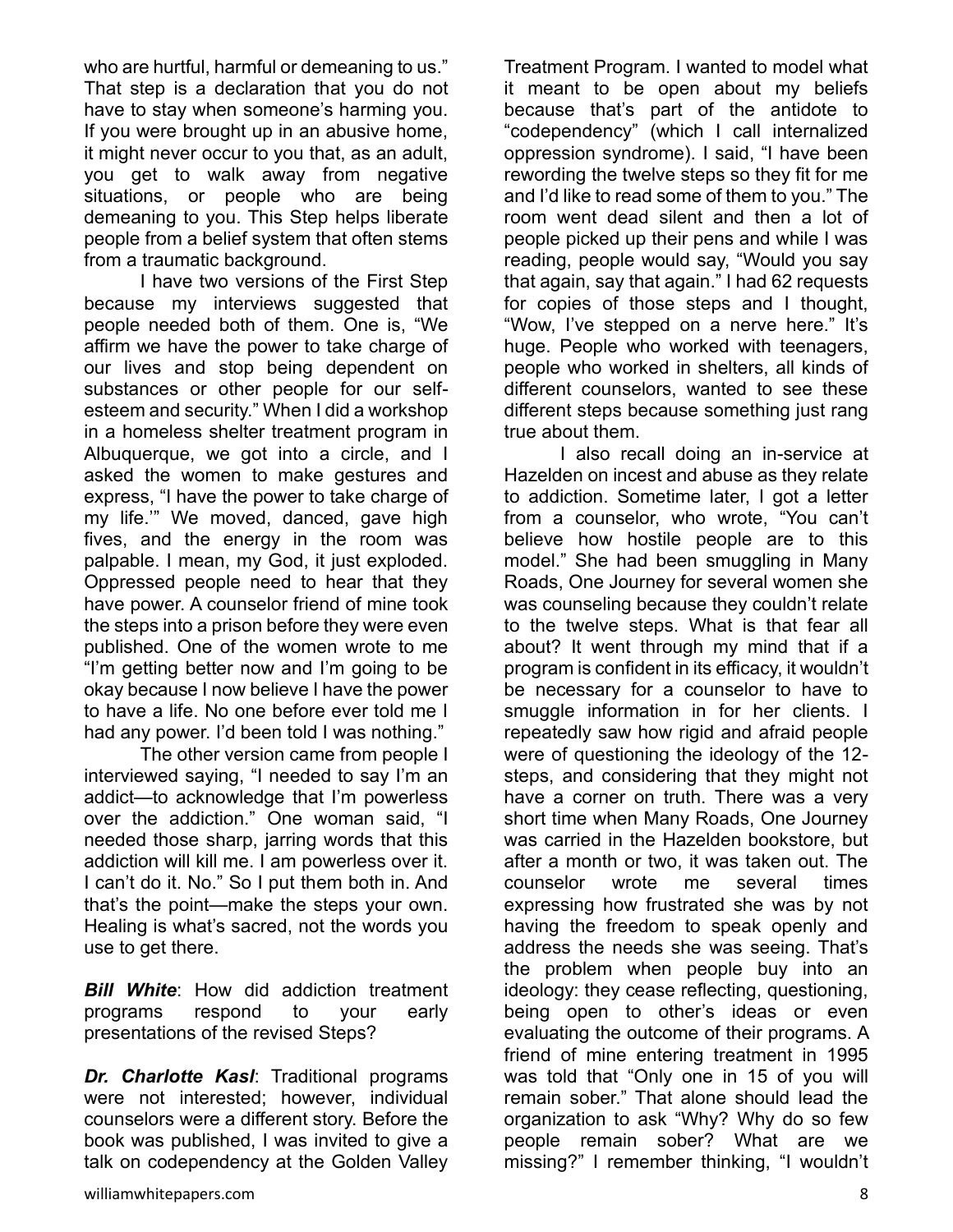plunk down \$30,000 for a surgery that has a one in 15 chance of working." Most of all, we need to move from the ideology of 12-step programs to help people learn to trust themselves. WE need to ask, "What do you think?" "What do you feel?" "What works for you?" and to suggest "try it, observe your experience, listen as deeply as you can to yourself—ultimately you are the expert on yourself."

*Bill White:* When did the first groups begin that specifically used the Sixteen Steps?

*Dr. Charlotte Kasl*: Groups formed shortly after the publication of Many Roads, One Journey, which introduced the empowerment model. Cynthia Breitenbach of Topeka, Kansas was one of the first to start using them in her treatment program in 1992 or '93. We had a ceremony when they hung the first copy of a large 16-step poster. A man in St. Paul, Minnesota used them for an Incest Anonymous group and coordinated a newsletter and a monthly meeting for the six groups that got started in the Twin Cities. Sandra Klippel in Madison, Wisconsin started four groups—she would like me to mention her name. And there was the woman I mentioned earlier who was told in her AA group, "Don't play that lesbian card here" who started a lesbian group. Native Americans were drawn to the steps, and there was an HIV group that used the 16 steps. A few years later, there were as many as seven groups going simultaneously in Vancouver, BC.

Late in the 1990s, we started receiving orders for up to 100 workbooks at a time from Cascade Services in Charlotte, North Carolina. It turned out they were using the 16-step model in their program in conjunction with the 12-steps. They have since expanded their use to three programs.

From 2002 to 2010, Kim Carpenter of Omaha, Nebraska received state grants to start groups. She brought me in twice to give workshops. In 2003, Linda Baechle, director of a huge shelter and treatment program in South Bend, Indiana, contacted me. She wasn't familiar with the twelve steps, but she was a feminist, and highly skilled at running

a program. She looked at the twelve steps and said, "Why are we having women say these things? These are women off the streets who've been in poverty, who've all been abused." She said, "We don't say women are powerless in the abuse program. We focus on their strengths. Why are we saying them in our addiction program?" She found my steps on the internet and called to ask if they could use them. She didn't know how radical she was being. It just made sense to her. They obtained funds to bring me out twice to do workshops, and help them adopt the Sixteen Steps. Within a year, they had a 500 percent increase of women staying in aftercare. Counselors often told me that the groups were a pleasure to run the focus on taking action, encouraging creativity and helping women find their voices and learn to trust themselves helped them make immense progress in a short time. I recently got a letter from a woman in Brussels, Belgium, where they've started a group. I've also heard there are groups in England and Scotland.

*Bill White:* So it would be very difficult to say how many Sixteen Steps groups there are right now.

*Dr. Charlotte Kasl*: Yes, it would. The biggest problem with 16-step groups is getting publicity, having people know about them and having a central organization. The problem with proliferating the groups is that there would often be an activist who spearheaded one or more groups, but if they didn't continue in that role, things would fizzle. There were over 300 groups in the first three years, primarily in the United States. More recently there have been numerous groups in British Columbia, Canada, primarily in treatment programs and in shelters. I was an invited speaker in Vancouver at their annual area-wide conference for counselors who work in shelters. I said to the woman who had organized the conference, "Wow, you have a huge number of people coming." She said, "Yes they're all using your model." And I said, "Are you kidding?" I had no idea.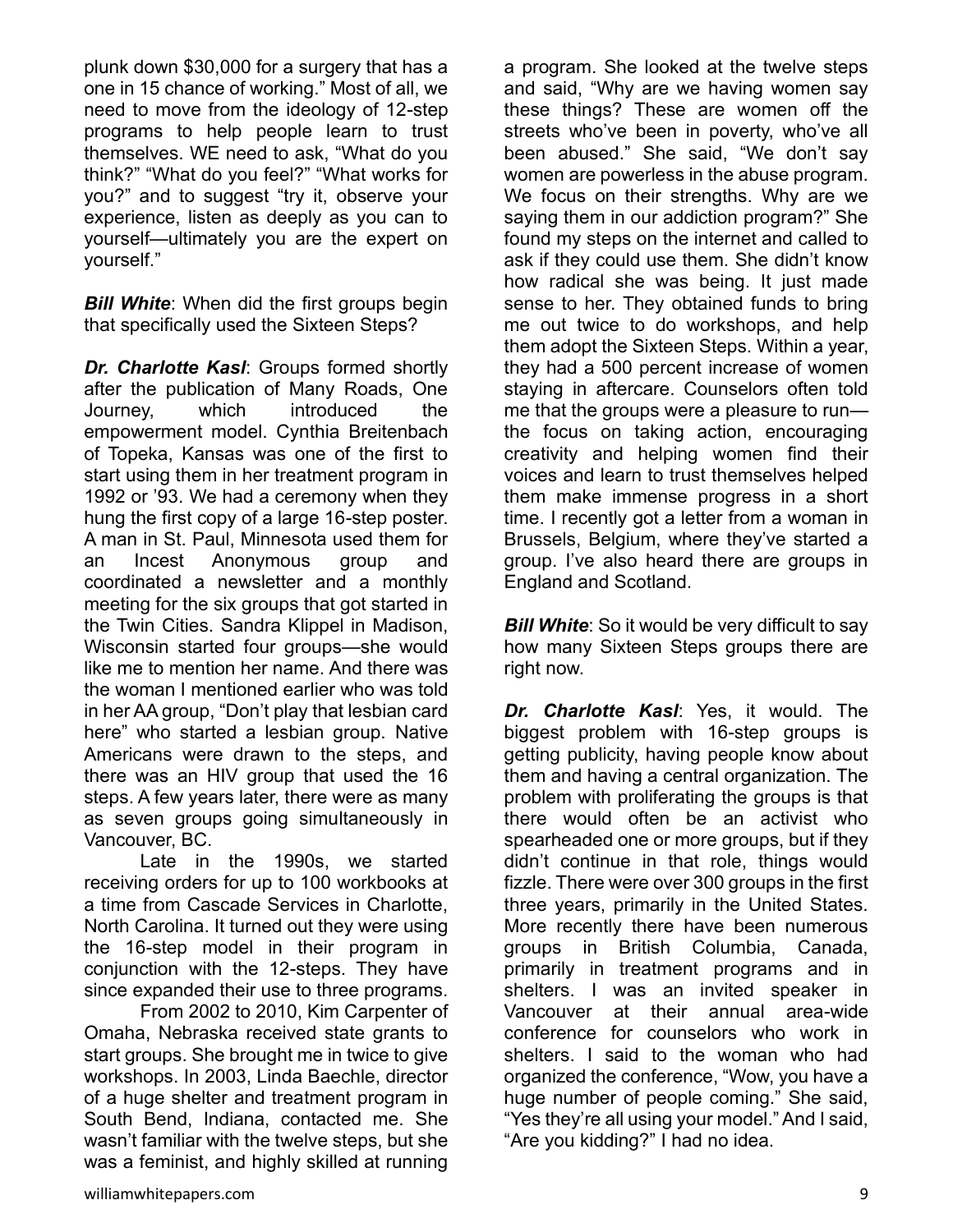I don't know who's using the model other than the groups listed on my website, and that's a total weakness on my part. I created the 16 Steps out of a personal need and as someone who was passionate about addressing the needs of people for whom the 12 steps didn't work. Once I had created the model, while I did numerous workshops and talks on the subject, I moved on to the next thing in my life. Other people who've created models start organizations, have newsletters, and write more books.

I'm ready now to get back to helping proliferate this model. I need funds to help distribute information and have a stronger central organization. One project I completed was to bring eight women together, mostly from Canada, for a synthesis conference in 2006. We made a DVD about our experiences leading and being in 16-step groups. A good friend put up the funds to get it edited and it's a powerful statement about the effectiveness of the groups. My hope is to get funded to distribute information about the 16-step empowerment approach to hundreds of people running shelters, Y-programs, women's programs, prison programs, Native American groups, and others. I need to write articles as well. I also want to research these groups for alleviating depression. The evidence is compelling from extensive interviews I've done. I missed out on getting more videos from existing groups. There were a lot of things I would have liked to do, but didn't.

I would add that there are also different ways the steps are used. I didn't put any rules around the way they are used. If a therapist called and wanted to use the steps in a therapy group," I would readily agree. I mean, why not. If you're running a therapy group and you're a professional psychologist or psychotherapist or social worker and you want to incorporate these steps, that's fine. At our synthesis conference, we talked about putting together some guidelines for using the steps and we need to open up that discussion, although I don't want to hinder people from using the steps in any way that is helpful.

**Bill White:** Have you found that many members of Sixteen Step groups also attend 12-Step or other recovery support groups?

*Dr. Charlotte Kasl*: Yes, actually quite often. I encourage this because there aren't a lot of Sixteen Step groups available. People can use the 16 steps to internalize concepts of empowerment, and still benefit from the fellowship and support of a 12-step group. Again, it's up to each individual to find what works for them. Several women described a transition period where they attended both AA meetings and Sixteen Step groups and eventually transitioned to the latter. There were often deeply rooted fears about leaving the 12-step program. I've also heard from people who found a colleague or friend to go through the steps together and do the exercises. Some have found a sponsor in 12-step groups who would actually do the steps with them while others have done them on their own. A woman's NA group in the Twin Cities adopted the 16 steps, but they were "reported" to the central NA organization and were told they couldn't do that. It was devastating to many of the women who wanted to be part of the larger organization but found the 16 steps far more helpful. I can understand both sides of the story, but it leads me to say: Let's work together. I would love to have a forum for people representing different models and approaches talking together with an open mind. A lot has changed since I wrote *Many Roads, One Journey: Moving Beyond the 12 Steps*, but a lot has also stayed the same.

We need to have a forum for people working in neurobiology, psychology, different approaches for various drugs such as the Matrix program for methamphetamines, and countless others. I would like to see treatment programs put on a wall the steps or information on Women for Sobriety, Secular Sobriety, Life Ring, the 16 steps, Health Recovery in Minneapolis that focuses on healing the physical body, SMART recovery, and countless others. We also need to address our social system that has resulted in more poverty, more homeless adults and children, more incarceration and is just beginning to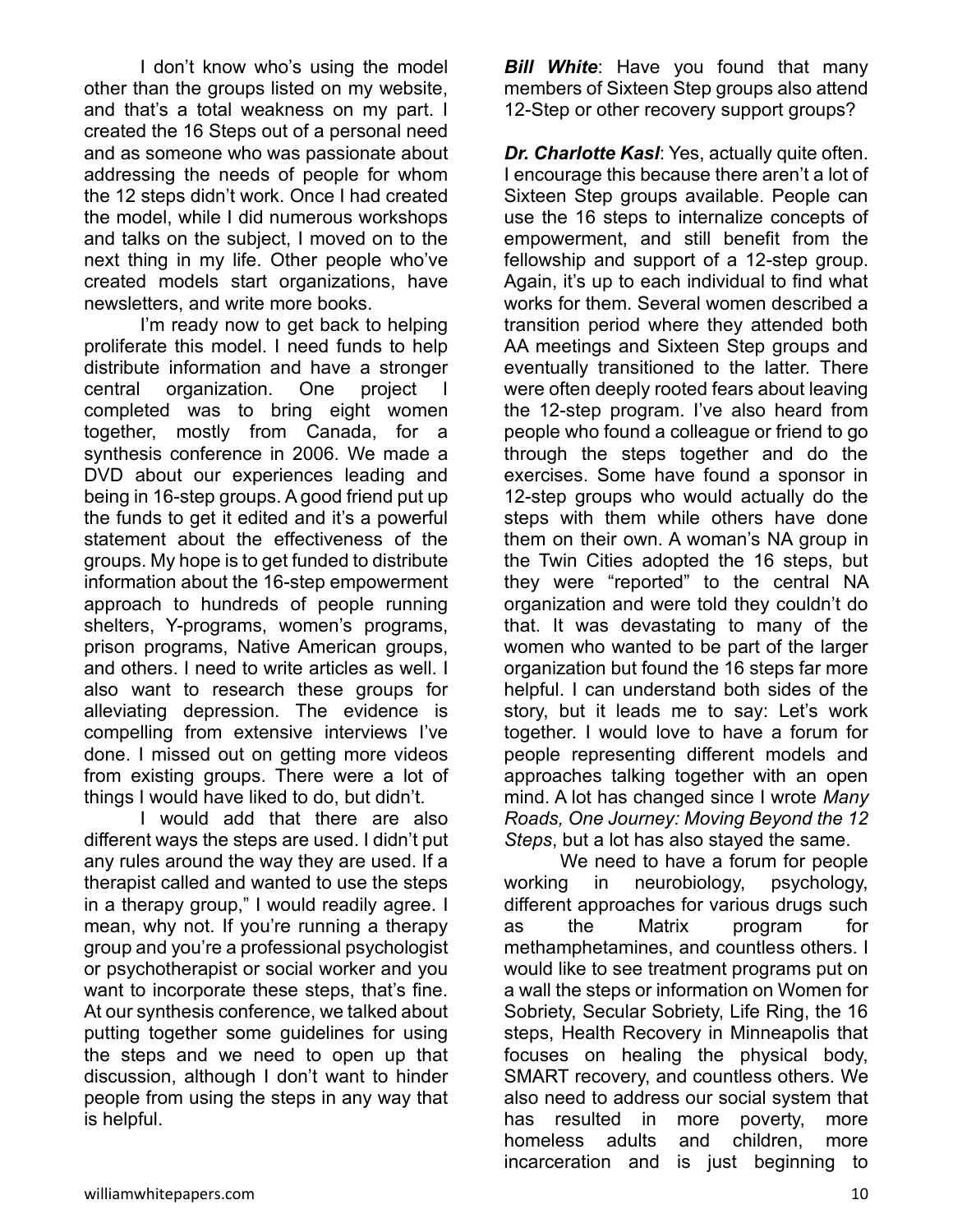address the needs of many people for health care. It is also a system that does little to adequately fund programs to prevent incest, sexual abuse, food insecurity, physical abuse, and rape, and help people get much needed help to recover from such trauma. Addictions grow out of trauma, neglect, and alienation and we as a community need to be in this together to address these roots of addiction.

#### **Sixteen Step Resources**

**Bill White:** Is there literature you would recommend for those readers who are interested in using the Sixteen Step model?

*Dr. Charlotte Kasl*: There is *Many Roads, One Journey: Moving Beyond the 12 Steps*, that came out in 1992. It incorporates a cultural discussion of addiction and recovery including a critique of the concept of codependency. I discuss all the recovery programs that were being used at the time, and outline my empowerment model. I also published a workbook in 1995 with exercises for every step, and quotes from women who have worked the steps. It has results from the survey I conducted in 1994 to find out how the Steps were being used. It's called *Healing from Trauma and Addiction with Love, Strength, and Power*. The latest version has additional information on the links between trauma and addiction and how this model addresses both. The workbook can be ordered through my website, charlottekasl.com. I also have two DVDs: one is from a lecture I gave in 1993 in California where I go through the steps, and the other is Women Tell their Stories, made in 2006.

*Bill White:* What is your vision for the future of Sixteen Step Groups for Discovery and Empowerment?

*Dr. Charlotte Kasl*: Well, my next step is to start working with my new advisory group to guide this future. We need to explore how this work can continue if I should die. We need to make much better use of the internet, and have a central person to keep a website and ensure that the workbook remains accessible. I want to get a fifteenminute version of the DVD Women Tell their Stories available for wide distribution. I would love to get donations or get under the wing of a 501(c)3 and obtain grant money to distribute these materials to hundreds of agencies that work in addiction treatment programs, shelters, and prisons. I still need to get out to more conferences to introduce these ideas and how they have evolved. I've been through quite a bit of illness the last few years so I feel like now I am ready to mobilize for the next couple of years. I'm spurred on when I get a letter from someone saying, "Oh, my God. This was so helpful. I couldn't stay sober before and now I can." I also get quite a few requests for people in prison and I often send them the workbook. I need to find a way to get help. I'm better at creating a model than distributing it.

**Bill White:** Dr. Kasl, thank you for taking this time to share the story of the evolution of 16- Steps for Discovery and Empowerment.

**Acknowledgement**: Support for this interview series is provided by the Great Lakes Addiction Technology Transfer Center (ATTC) through a cooperative agreement from the Substance Abuse and Mental Health Services Administration's (SAMHSA) Center for Substance Abuse Treatment (CSAT). The opinions expressed herein are the view of the authors and do not reflect the official position of the Department of Health and Human Services (DHHS), SAMHSA, or CSAT.

Appendix

SIXTEEN ANNOTATED STEPS FOR DISCOVERY AND EMPOWERMENT.

Charlotte Sophia Kasl Ph.D.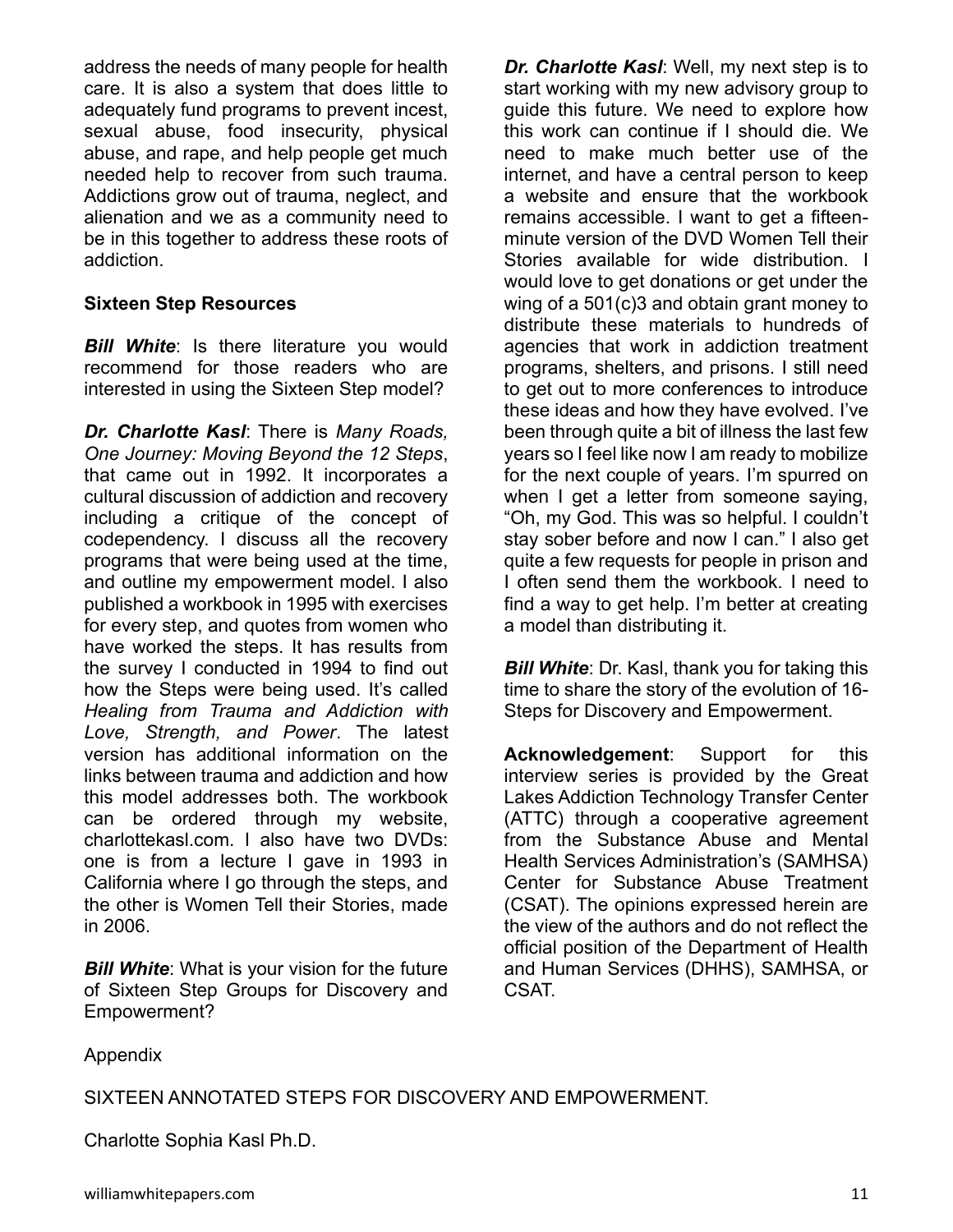# **SIXTEEN ANNOTATED STEPS FOR DISCOVERY AND EMPOWERMENT.**

Charlotte Sophia Kasl Ph.D.

I put the 16 steps in the present tense because empowerment is a circle or a spiral without end and we are all in it together. I encourage people to re-word them in any way that feels right for them.

- 1. A) **We affirm we have the power to take charge of our lives and stop being dependent on substances or other people for our self esteem and security.** When people lack a sense of self they need to affirm that they do have the power to take charge of their lives even in the face of a lifethreatening addiction.
- 1. B) Alternative: We admit we were of control with/powerless over **yet have the power to take charge of our lives and stop being dependent on substances or other people for our self-esteem and security.** Many people said that admitting/acknowledging powerlessness was extremely important. So the first part of the step acknowledges powerlessness over a substance or person and the second part affirms one's potential for inner power.
- **2. We come to believe that (choose what fits) God/The Goddess/Universe/Great Spirit/Higher Power awakens the healing wisdom within us when we open ourselves to that power.** This step affirms that a sacred spirit or life force energy is within us and around us. We tap into the power of the universe, draw it in and use it to awaken our inner capacity for healing. We are not separated isolated beings, we are part of One Energy, connected to the vast universe.
- 3. **We make a decision to find our authentic selves and trust in the healing power of the truth**. Instead of adopting society's unauthentic stereotypes, this step encourages us to reach deep inside ourselves and ask : What do I feel? What is my experience? What feels right for me? What are my dreams, and strengths? Experiencing the healing power of the truth is about minute to minute awareness of what is going on in the present moment both around us and within ourselves. It's about getting beyond our conditioning—the shoulds, critics, guilt, and fear mongers-- finding our voice, and developing our values based on observation and experience. It's about developing an internal locus of control. We learn to say Yes, No, and Maybe without justifying ourselves, being gripped by guilt, or having undue worry about other people's reactions. It is the foundation for deeply connected human relationships. Living close to the bones of truth is what creates intimacy, trust, feelings of connection, and a quiet mind.
- 4. **We examine our beliefs, addictions, and dependent behavior in the context of living in a hierarchal, patriarchal culture.** We ask, what are the social factors and negative stereotypes that fuel my addiction or make it difficult to heal? How have poverty, alienation, childhood abuse and trauma set the stage for my feelings of desperation, loneliness, fear and hopelessness. How can I see myself and my behavior in the broader perspective so I gain the knowledge to stop shaming and blaming myself . . . yet take responsibility for healing?
- 5. **We share with another person and the Universe all the things inside of us for which we feel shame and guilt.** No matter what the source, when shame and quilt are left unacknowledged, they are like toxic energy poisoning our system. Secrets shared become sacred truths. This can be a focused step where we talk about our past, but it is also a long term process of recognizing when we are bound by shame and guilt and how it contributes to being defensive, afraid, angry, reactive and possibly violent.
- 6. **We affirm and enjoy our strengths, talents, and creativity. We do not hide these attributes**  from ourselves and others. If our talents come from our creator, then to celebrate them is to celebrate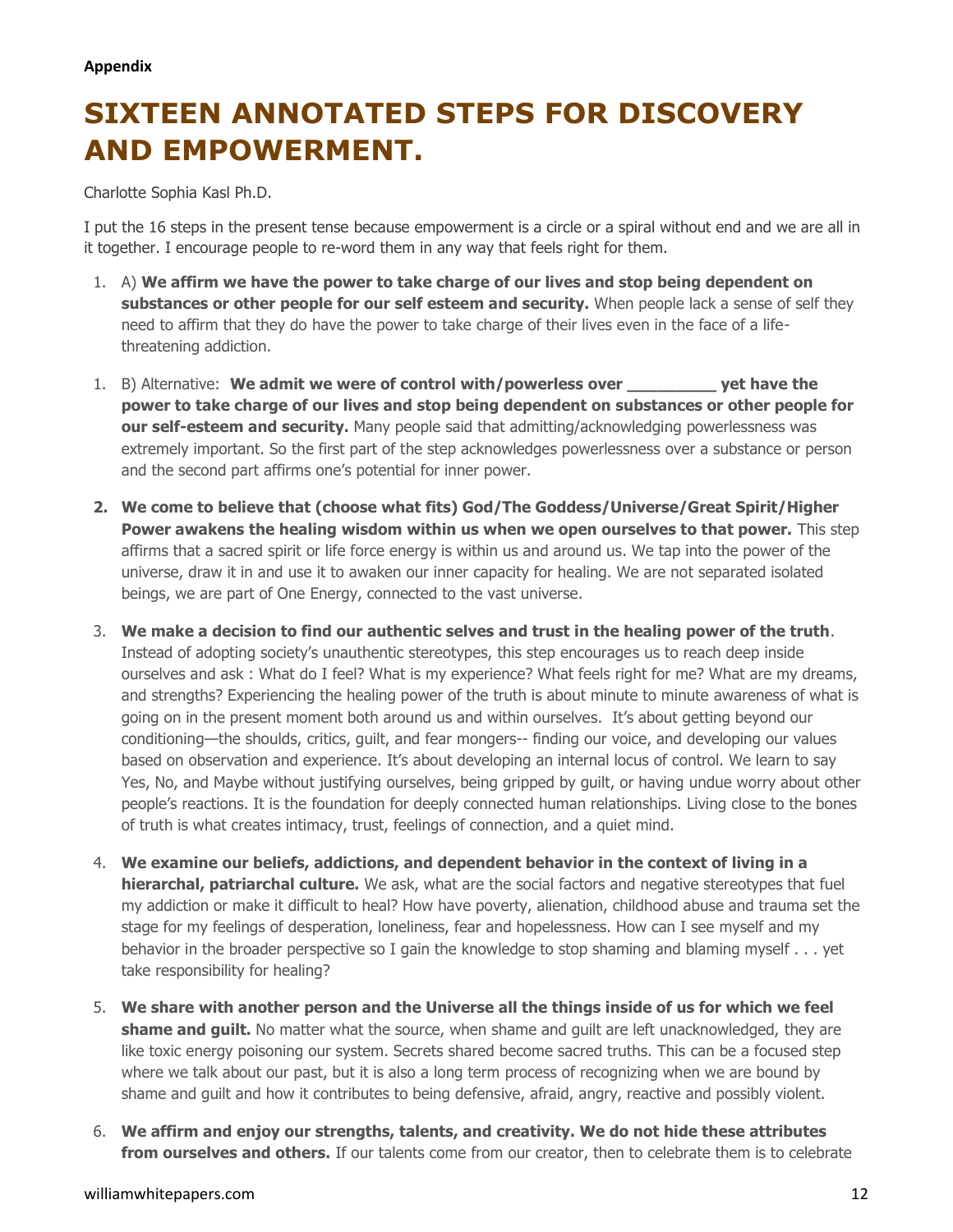creation. Humility is about accepting our gifts, enjoying them without arrogance and using them in the service of humanity. It doesn't mean we are better or worse than someone, it simply means we celebrate our lives. We learn to recognize our deep seated tendency to question our observations and ideas and to defer to people of higher privilege/status/rank so as not to threaten them, be excluded or incur their wrath. While we don't step aside from our intelligence, passion and strength we also learn to be wise and self protective in advancing our ideas

- **7. We become willing to let go of guilt, shame and any behavior that keeps us from loving ourselves and others.** By releasing shame, quilt, we feel less burdened and alone. We become less judgmental of ourselves and others and come to realize that we are all perfectly imperfect. As humans we all make mistakes. We can all be rude, insensitive, sneaky, mean, or hurtful to others and ourselves. It's a matter of becoming conscious. The underlying constant is that we are children of the Creator, sacred because we are **alive.**
- 8. **We make a list of people we have harmed and people who have harmed us, and take steps to clear out negative feelings by making amends and sharing our grievances in a respectful way.** This step helps us repair relationships and become free of negative connections to people. It is important that we take responsibility for what we have done to harm others, and also realize how we have been harmed by others. It's about seeing the whole picture, which is about living in the truth.
- 9. **We express love and gratitude to others, and increasingly appreciate the wonder of life and the blessings we do have.** Bonding through gratitude and love is the highest vibration of energy we can create. If love is God, then showing our love makes the presence of the spirit come alive in us and around us. Thus expressing gratitude to people is a form of prayer that blesses both the giver and receiver. The same is true when we remember our blessings and notice the beauty and wonder around us. While we also see the pain and suffering within us and around us, we learn to get out of it's shadow through kindness and gratitude.
- 10. **We continue to trust our reality and daily affirm that we see what we see, we know what we know and we feel what we feel.** To trust our own perceptions is the antidote to internalized oppression which trained us to see ourselves through the eyes of those who hurt us or want to confine us to our limited roles. With this step, we build a healthy ego and develop self -trust. In a survey of people using the 16 steps, steps 10 and 12 were most often seen as crucial to leaving a harmful relationship, and to stop believing the manipulations and lies other use to keep us afraid, dependent, and willing to put up with hurtful behavior.
- **11. We promptly acknowledge mistakes and make amends when appropriate, but we do not say we are sorry for things we have not done and we do not cover up, analyze or take responsibility for the shortcomings of others.** This is sometimes called the anti-depression step. Women and marginalized people tend to take the blame and apologize for things they have not done. People often feel responsible for other people's welfare and happiness and deplete their energy analyzing or covering up for friends and partners. We can never figure out why someone else acts a certain way. It's all speculation that keeps us from exploring our own feelings and motivation. This step encourages us to learn the basics of boundaries—I take responsibility for my problems and let you struggle with yours. We can learn to be helpful without getting absorbed into another person's reality.
- **12. We seek out situations, jobs, and people who affirm our intelligence, perceptions, and selfworth and avoid situations or people who are hurtful, harmful, or demeaning to us.** This step encourages people to notice how their energy levels and self-esteem fluctuate based on who they are with, what they are doing, and what they are thinking. It helps us assess what is draining our energy, and what is lifting us up. This is crucial to healing because we need to gravitate to all that is helpful, energizing and supportive both within our relationships and in our own behavior. It might mean learning to say "I need to